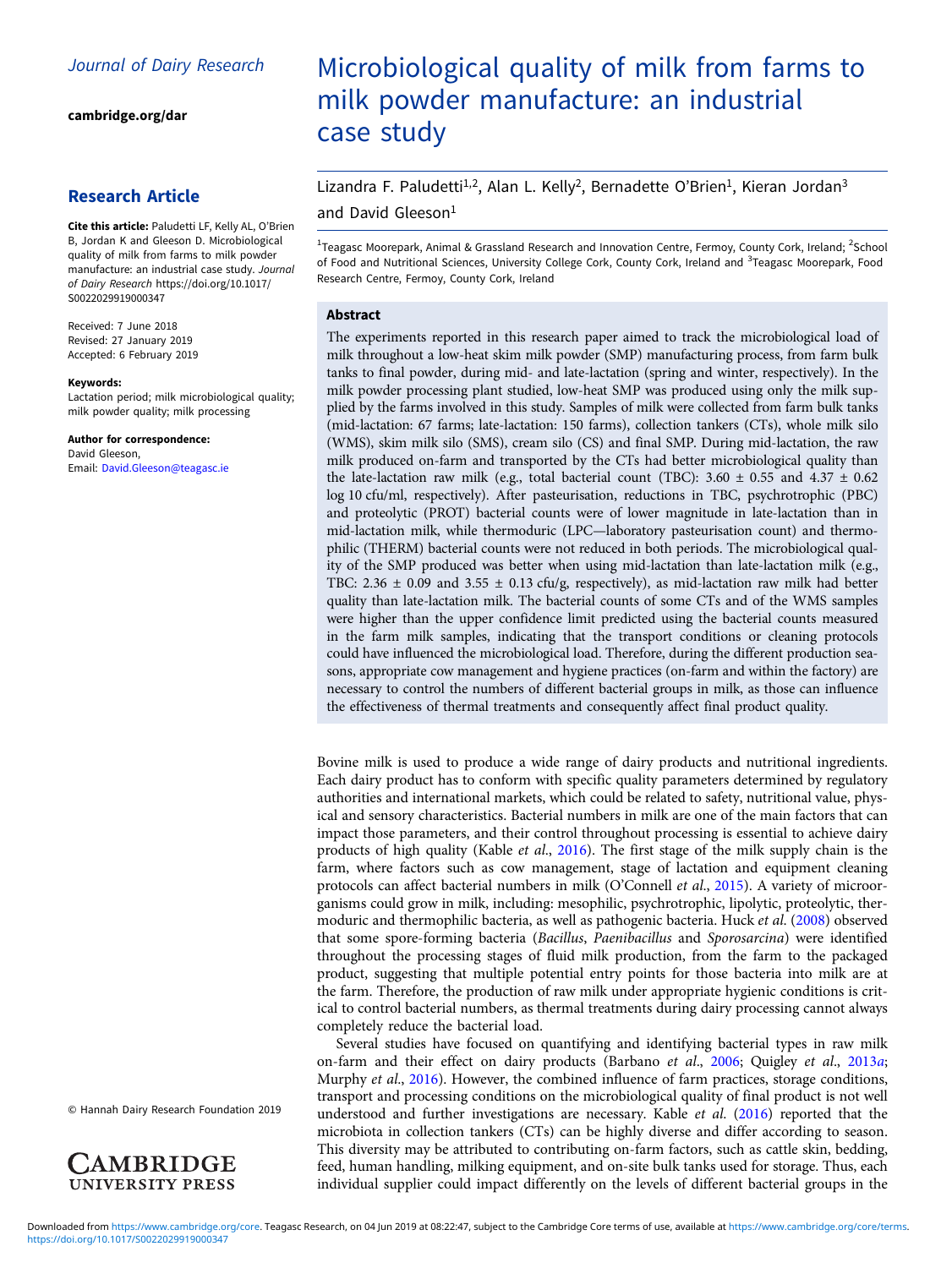milk within CTs that collect milk from multiple farms. When milk is collected from farm bulk tanks, it is still prone to further increases in bacterial populations, which can arise due to inappropriate equipment sanitation and storage conditions or processing parameters that are favourable for rapid bacterial multiplication (Teh et al., [2011](#page-5-0); Cherif-Antar et al., [2016](#page-4-0)). Therefore, dairy processors have to adopt good manufacturing practices and monitor several critical control points throughout the manufacturing processes to guarantee food safety and conformity with legislation or specifications. For example, one of the challenges regarding equipment sanitation concerns heat-resistant sporeforming bacteria. These bacteria can develop cleaning-resistant biofilms on the interior surfaces of pipelines or equipment, enabling cross-contamination of finished products (Jindal et al., [2016\)](#page-5-0). Processing parameters could also have an impact on bacterial load, especially thermal treatments. For example, the temperature programme and holding time during pasteurisation should be appropriate to reduce the microbial load and the number of viable pathogens in milk (Tucker, [2015\)](#page-5-0).

The objective of this study was to monitor the microbiological quality of milk throughout the processing of low-heat skim milk powder (SMP), from individual farm bulk tanks to the final powder produced, during mid- and late-lactation periods, addressing the hypothesis that stage of lactation and/or environmental factors related to time of year will influence microbiological quality. This study will aid in determining the association between the quality of milk and subsequent SMP produced, as well as the impact of processing parameters on milk and SMP quality. To our knowledge, this is the first such study that tracked milk quality from individual farms to final product.

#### Materials and methods

#### Milk collection and skim milk powder manufacture

This study was conducted on commercial dairy farms and in a milk powder processing plant, which produced SMP only using the milk supplied by the farms involved in this study. This experiment was carried out during the mid- and late-lactation periods (May 2016 and December 2016, respectively), which corresponded to spring and winter in Ireland. During those periods, cows were grazing outdoors and housed indoors, respectively. The dairy farms involved in this study were located in the Kilkenny and Waterford regions of Ireland. During mid-lactation, 67 Irish dairy farms supplied sufficient milk to the factory to undertake the manufacturing process; during late-lactation, 150 dairy farms were necessary, due to the lower milk yield per cow during that period. During mid- and late-lactation, the average (±sp) milk volume collected from each farm was  $4418 \pm 3,066$  l and  $1786 \pm$ 1,905 l, respectively. Collection tankers  $(n = 11)$  transported a total of 296 003 l and 267 932 l of milk to a commercial SMP factory during mid- and late-lactation, respectively. Those volumes were stored in a whole milk silo (WMS) within the factory. Subsequently, the milk was pasteurised by applying a high temperature/short time (HTST) treatment (75 °C, 25 s). After pasteurisation, the cream was separated and stored in the cream silo (CS), while the skim milk was stored in the skim milk silo (SMS). The skim milk was evaporated in a triple-effect evaporator and afterwards underwent spray-drying process. Approximately 22 000 kg of low-heat SMP were produced during both lactation periods that this study was carried out. Further details regarding the processing parameters are described in the supplementary material.

#### Sampling procedure

During mid- and late-lactation, samples were collected from the top inlet of the 67 and 150 farm bulk tanks, respectively, using sterilised sample dippers. On arrival at the processing plant, samples were collected from the top inlet of each CT  $(n = 11)$  using sterilised dippers. Samples were also collected from the top and bottom sampling ports of both WMS and SMS using industrial syringes. Additionally, in late-lactation, cream samples were collected from the top and bottom of the CS using industrial syringes, as that cream was produced only using the milk supplied by the 150 farms. All silo samples were collected after the whole milk, skim milk or cream was completely transferred to the respective silos. Additionally, three 25-kg SMP bags were collected within the factory at the start, middle and final stages of the spray-dryer run, giving a total of 9 bags. Powder samples were reconstituted using deionised water (1:10 dilution).

All samples collected in mid-lactation and samples from the factory collected during late-lactation (CT, WMS, CS, SMS and SMP samples) were analysed in the milk quality laboratory in Teagasc Moorepark (Fermoy, Co. Cork, Ireland). Due to the high number of farm milk samples collected in late-lactation, those samples were analysed at the laboratory in the factory. A schematic drawing of the SMP manufacturing process is shown in supplementary Fig. S1, as well as the sampling points.

#### Microbiological analysis

All samples collected during mid-lactation and the CT, WMS, CS, SMS and SMP samples collected during late-lactation were tested in duplicate for a range of bacterial species. All the microbiological analyses were performed according to the Standard Methods for the Examination of Dairy Products (Wehr and Frank, [2004](#page-5-0)). Total (TBC), psychrotrophic (PBC), thermoduric (Laboratory Pasteurisation Count—LPC) and thermophilic (THERM) bacterial counts were measured using Petrifilm aerobic count plates (ready to use media; 1 ml of diluted sample on each plate) (3M, Technopath, Tipperary, Ireland), in accordance with the procedures described by Laird et al. ([2004\)](#page-5-0). The LPC test consisted of pasteurising the milk samples at 63 °C for 35 min, including time to allow samples to reach the required temperature (Frank and Yousef, [2004](#page-5-0)); afterwards, the samples were cooled to 10 °C using iced water before testing. Samples tested for TBC and LPC were incubated for 48 h at 32 °C, while samples tested for THERM were incubated for 48 h at 55 °C. The Petrifilms corresponding to the PBC test were incubated for 10 d at  $7 \pm 1$  °C (Frank and Yousef, [2004\)](#page-5-0). The authors are aware that using Petrifilm at 7 or 55 °C is outside the validated temperature range for that media. However, a pre-trial experiment for THERM indicated that, at the same dilution, plate count agar plates were uncountable due to bacterial colonies spreading over the surface of agar plates, whereas Petrifilm plates were countable (data not shown). Regarding PBC, other studies have been using Petrifilm for that test at 7 °C (Ramsahoi et al., [2011](#page-5-0)). A Petrifilm Plate Reader (3M, Technopath, Tipperary, Ireland) was used to assess the number of bacterial colonies.

The proteolytic bacterial count (PROT) test consisted of spread plating the diluted sample (100 µl) on calcium caseinate agar with added skim milk powder (Merck, Darmstadt, Germany). Plates were incubated at 37 °C for 48 h. Proteolytic bacterial colonies were identified as colonies surrounded by a clear zone in an opaque medium.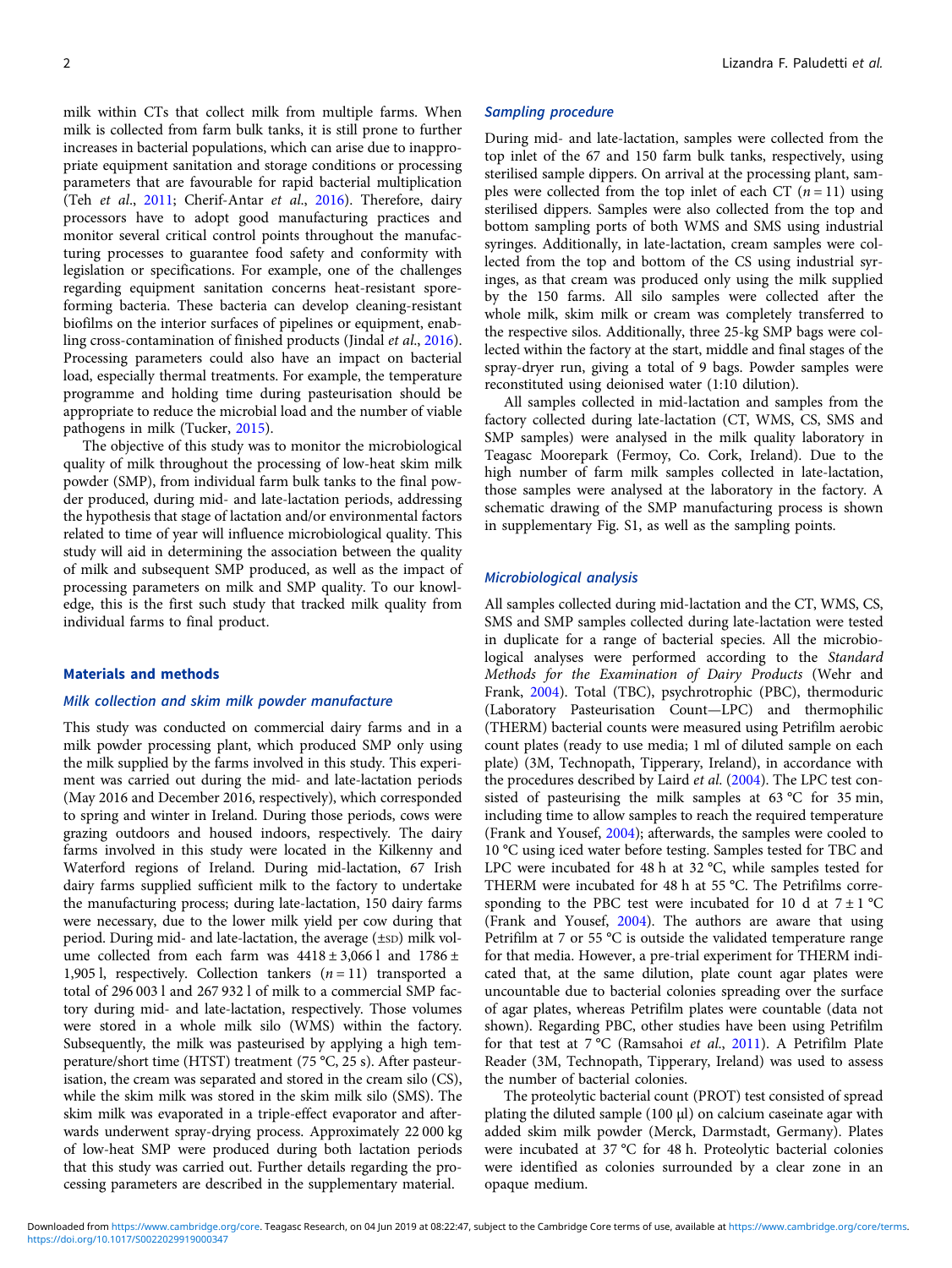The TBC of the 150 farm milk samples collected during latelactation were analysed within the factory using a MilkoScan FT2 system (Foss Electric, Hillerød, Denmark).

#### Statistical analysis

The statistical analyses were performed using the software SAS 9.3 (SAS Institute, [2016\)](#page-5-0). The bacterial counts means (TBC, PBC, PROT, LPC and THERM) of each CT were predicted using the volume and bacterial count measured in the milk of all farms that supplied each CT. The same bacterial counts were predicted for the WMS using the volume and bacterial counts measured in the milk of all CTs that supplied that silo. Those predictions were calculated as volume weighted means with estimated confidence interval. The actual bacterial counts measured in each CT and WMS samples were compared to the respective confidence interval for those predicted means of the bacterial counts. Agreement plots were also used to check for bias in the relationship between actual and predicted bacterial count means. There were insufficient numbers of samples from the factory (WMS, SMS and SMP samples) to determine the statistical differences between the bacterial counts measured in those samples. Therefore, only numerical differences between those samples were reported in this research paper to indicate the possible variations in bacterial load throughout the process. This study was performed once during each mid- and late-lactation periods.

#### Results

#### Mid-lactation study

The mean bacterial counts (TBC, PBC, PROT, LPC and THERM) of the samples from the farm bulk tanks, CTs, WMS, SMS and samples of SMP, which were collected during the mid-lactation period, are shown in [Table 1.](#page-3-0) Small increases were observed when comparing all mean bacterial counts of the farm bulk tanks and CTs [\(Table 1\)](#page-3-0). Pronounced increases in the TBC, PBC and PROT were observed in the WMS samples when compared to the CT samples [\(Table 1](#page-3-0)). The mean TBC, PBC and PROT were lower in the SMS samples compared to the WMS samples; however, the LPC and THERM levels were not different from each other ([Table 1\)](#page-3-0).

The comparisons between the actual bacterial counts of each CT sample with the respective confidence interval for the predicted means, which were calculated considering the volume and bacterial count of each farm's milk supplied to each CT, are shown in supplementary Table S1. The TBC, PBC, PROT, LPC and THERM of two, three, one, two and four CT samples, respectively, were not within the respective confidence intervals. The comparisons between the actual bacterial counts of the WMS samples and the respective confidence interval for the predicted means, which were calculated considering the volume and bacterial count of each CT milk supplied to the silo, are shown in Supplementary Table S2. The mean TBC, PBC, PROT and THERM of the WMS samples were not within the respective confidence intervals.

#### Late-lactation study

The mean bacterial counts (TBC, PBC, PROT, LPC and THERM) of the samples from the farm bulk tanks, CTs, WMS, CS, SMS and samples of SMP, that were collected during late-lactation period, are shown in [Table 1](#page-3-0). The mean TBC of the CT samples was higher than the mean TBC of the farm milk samples. The mean TBC, PBC and PROT of the WMS samples were higher than the CT samples means. The mean TBC, PBC and PROT of the SMS samples were lower compared to the WMS samples, while their LPC and THERM levels were similar [\(Table 1](#page-3-0)).

The comparisons between the actual mean TBC measured in each CT sample with the respective confidence interval for the predicted means, which were calculated considering the volume and TBC of each farm milk supplied to each CT, are shown in the supplementary Table S3. The mean TBC of nine CT samples (1, 3, 5, 6, 7, 8, 9, 10 and 11) were not within the respective confidence intervals. The comparisons between the actual bacterial counts of the WMS samples with the respective confidence interval for the predicted means, which were calculated considering the volume and bacterial count of each CT milk supplied to the silo, are shown in Supplementary Table S2. The mean TBC, PBC and PROT of the late-lactation WMS samples were not within the respective confidence intervals.

#### **Discussion**

Production season or storage conditions can affect the bacterial counts of different types of microorganisms in milk, which can impact on the final quality of SMP. In mid-lactation, the mean TBC and PBC of the farm milk samples were below the European limits (EC no. 853[/2004](#page-5-0)): 5.00 and 4.22  $log_{10}$  cfu/ml, respectively. The TBC was also below the typical limit of 4.70  $log_{10}$  cfu/ml applied by some Irish milk processors ([Table 1](#page-3-0)). The mean PROT of the farm samples was below the limit suggested by Vyletelova et al.  $(2000)$  $(2000)$   $(4.65 \log_{10} c \text{fu/ml})$ , at which proteolytic bacteria would produce high levels of heat-resistant proteases. The mean LPC of the mid-lactation farm milk samples was lower than the typical industry specifications, which can range from 2.70 to 3.00  $log_{10}$  cfu/ml. Thermoduric and thermophilic bacterial colonies were not detected in 8 and 24 farm milk samples, respectively. In mid-lactation, some individual farm milk samples had TBC, PBC, PROT and LPC higher than the specified limits. However, considering that the milk volumes from all farms would be blended for processing, the comparisons between the weighted mean bacterial counts and the known specifications for raw milk indicated that good quality milk was delivered to the factory for processing in mid-lactation.

The mean TBC of late-lactation farm bulk tank milk samples was also lower than the European and industrial limits; however, 49 farm samples had TBC above those specifications. Statistical comparisons between the mean TBC of the farm samples collected during mid- and late-lactation were not possible, as the group of farms involved in the mid- and late-lactation studies were different and samples from those groups were analysed in different laboratories. However, the figures gave an indication that lower quality milk was produced in late-lactation. The variations in the counts of different bacterial types between lactation periods could be related to seasonal differences in bacterial strains in the environment, cow management, cows' health status (especially mastitis), on-farm hygiene practices, or milk storage conditions (Linn, [1988;](#page-5-0) Lafarge et al., [2004](#page-5-0)).

In mid-lactation, the mean TBC, PBC, PROT and LPC of the CT milk samples were below the limits determined by the European legislation, industry and literature cited, while in latelactation the mean TBC and PBC were higher than the European limits ([Table 1\)](#page-3-0). The TBC, PBC, PROT, LPC and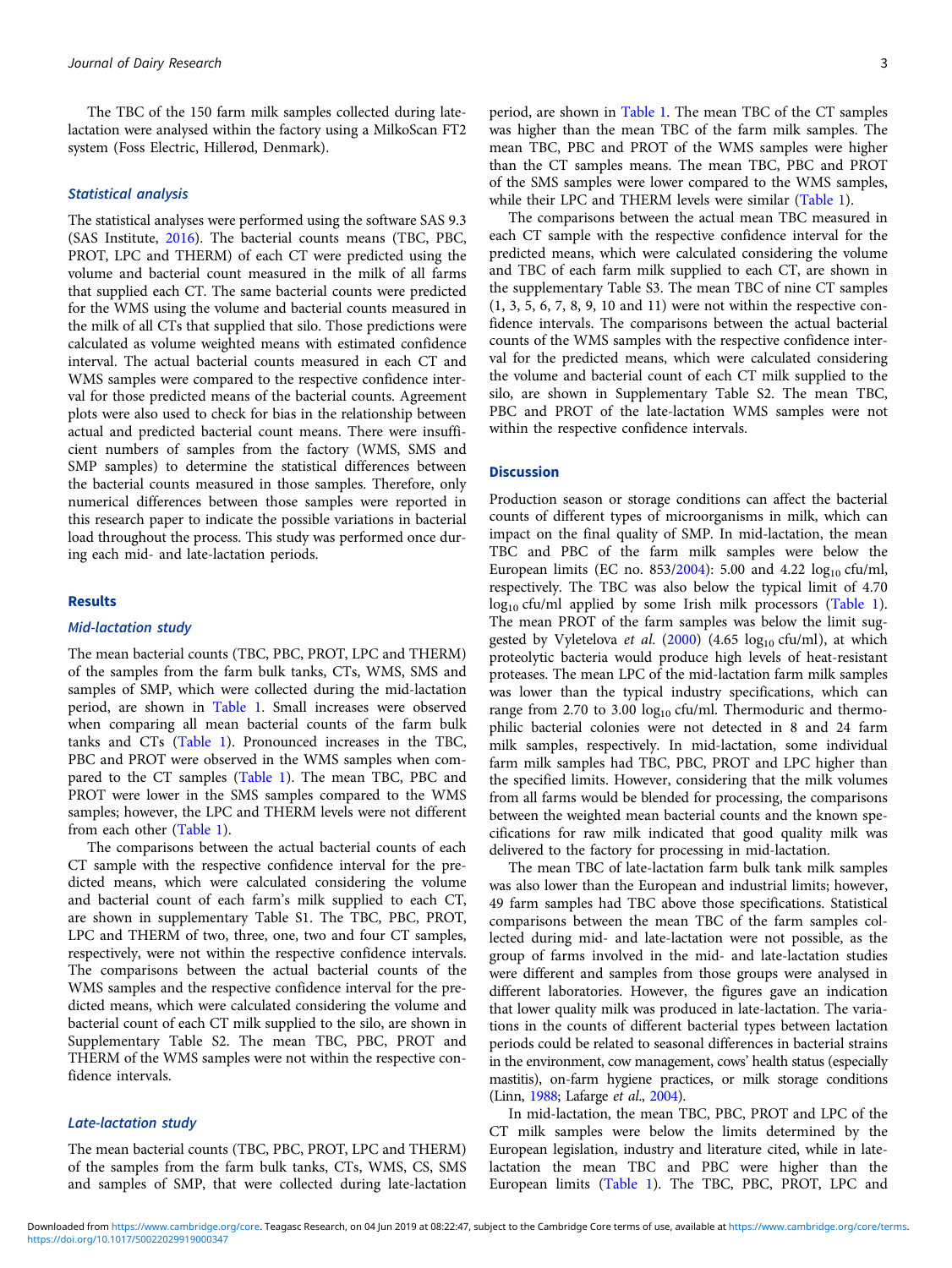| Mid-lactation<br>bacterial counts ( $log_{10}$ cfu/ml)  | Farm bulk tanks <sup>a</sup><br>$(n = 67)$                 | $CT^a$<br>$(n = 11)$           | <b>WMS</b><br>$(n=2)$ | $CS^b$<br>$(n = 2)$    | <b>SMS</b><br>$(n = 2)$ | SMP <sup>d</sup><br>$(n=9)$    |
|---------------------------------------------------------|------------------------------------------------------------|--------------------------------|-----------------------|------------------------|-------------------------|--------------------------------|
| <b>TBC</b>                                              | $3.60 \pm 0.55$ (2.65 to 4.90)                             | $3.90 \pm 0.40$ (3.22 to 4.62) | $5.89 \pm 0.02$       |                        | $2.61 \pm 0.20$         | $2.36 \pm 0.09$ (2.26 to 2.50) |
| PBC                                                     | $3.54 \pm 0.65$ (2.70 to 6.00)                             | $3.70 \pm 0.53$ (2.74 to 5.97) | $6.00 \pm 0.00$       |                        | $2.00 \pm 0.00$         | $1.21 \pm 0.15$ (1.00 to 1.40) |
| <b>PROT</b>                                             | $3.50 \pm 0.56$ (3.00 to 5.10)                             | $3.66 \pm 0.29$ (3.30 to 4.30) | $5.72 \pm 0.62$       |                        | $2.00 \pm 0.00$         | $1.36 \pm 0.30$ (1.00 to 1.70) |
| <b>LPC</b>                                              | $1.35 \pm 0.33$ (1.00 to 2.60) <sup>e</sup>                | $1.44 \pm 0.28$ (1.00 to 1.98) | $1.58 \pm 0.17$       |                        | $1.69 \pm 0.07$         | $2.45 \pm 0.08$ (2.30 to 2.51) |
| <b>THERM</b>                                            | 1.43 ± 0.47 (1.00 to 2.52) $^{\circ}$                      | $1.62 \pm 0.35$ (1.00 to 2.47) | $2.02 \pm 0.14$       |                        | $1.85 \pm 0.10$         | $3.63 \pm 0.11$ (3.50 to 3.79) |
| Late-lactation<br>bacterial counts ( $log_{10}$ cfu/ml) | Farm bulk tanks <sup>a</sup> , <sup>c</sup><br>$(n = 150)$ | CT <sup>a</sup><br>$(n = 11)$  | <b>WMS</b><br>$(n=2)$ | <b>CS</b><br>$(n = 2)$ | <b>SMS</b><br>$(n = 2)$ | SMP <sup>d</sup><br>$(n=9)$    |
| <b>TBC</b>                                              | $4.37 \pm 0.62$ (3.60 to 7.16)                             | $5.12 \pm 0.53$ (4.32 to 5.96) | $5.84 \pm 0.09$       | $2.32 \pm 0.09$        | $5.00 \pm 0.00$         | $3.56 \pm 0.08$ (3.44 to 3.69) |
| PBC                                                     |                                                            | $5.25 \pm 0.58$ (4.15 to 5.97) | $5.80 \pm 0.04$       | $1.15 \pm 0.21$        | $5.00 \pm 0.00$         | $2.07 \pm 0.10$ (1.90 to 2.19) |
| <b>PROT</b>                                             |                                                            | $4.09 \pm 0.72$ (3.30 to 5.95) | $4.68 \pm 0.40$       | $4.27 \pm 0.27$        | $2.52 \pm 0.35$         | $2.18 \pm 0.26$ (2.00 to 2.54) |
| <b>LPC</b>                                              |                                                            | $2.60 \pm 0.23$ (2.35 to 2.99) | $2.55 \pm 0.03$       | $2.33 \pm 0.01$        | $2.61 \pm 0.17$         | $3.51 \pm 0.09$ (3.33 to 3.62) |
| <b>THERM</b>                                            |                                                            | $2.72 \pm 0.19$ (2.51 to 2.98) | $2.74 \pm 0.06$       | $4.54 \pm 0.01$        | $2.63 \pm 0.04$         | $3.58 \pm 0.09$ (3.41 to 3.69) |

<span id="page-3-0"></span>Table 1. Mean (±sD) total bacterial count (TBC), psychrotrophic (PBC), proteolytic (PROT), thermoduric (LPC-Laboratory pasteurisation count) and thermophilic (THERM) bacterial counts of the samples collected from the farm bulk tanks, collection tankers (CTs), whole milk silo (WMS), cream silo (CS), skim milk silo (SMS) and samples of skim milk powder (SMP) from the mid- and late-lactation periods.

aWeighted means calculated considering the volumes and bacterial counts of each farm or CT sample.

**b<sub>Cream</sub>** samples were not collected during mid-lactation.

<sup>c</sup>Only TBC was measured in the late-lactation farm milk samples.

<sup>d</sup>Bacterial counts in log<sub>10</sub> cfu/g.

eWeighted means calculated not considering the samples in which those bacteria were not detected.

 $n$  = number of samples analysed in duplicate

Ranges are given between parentheses.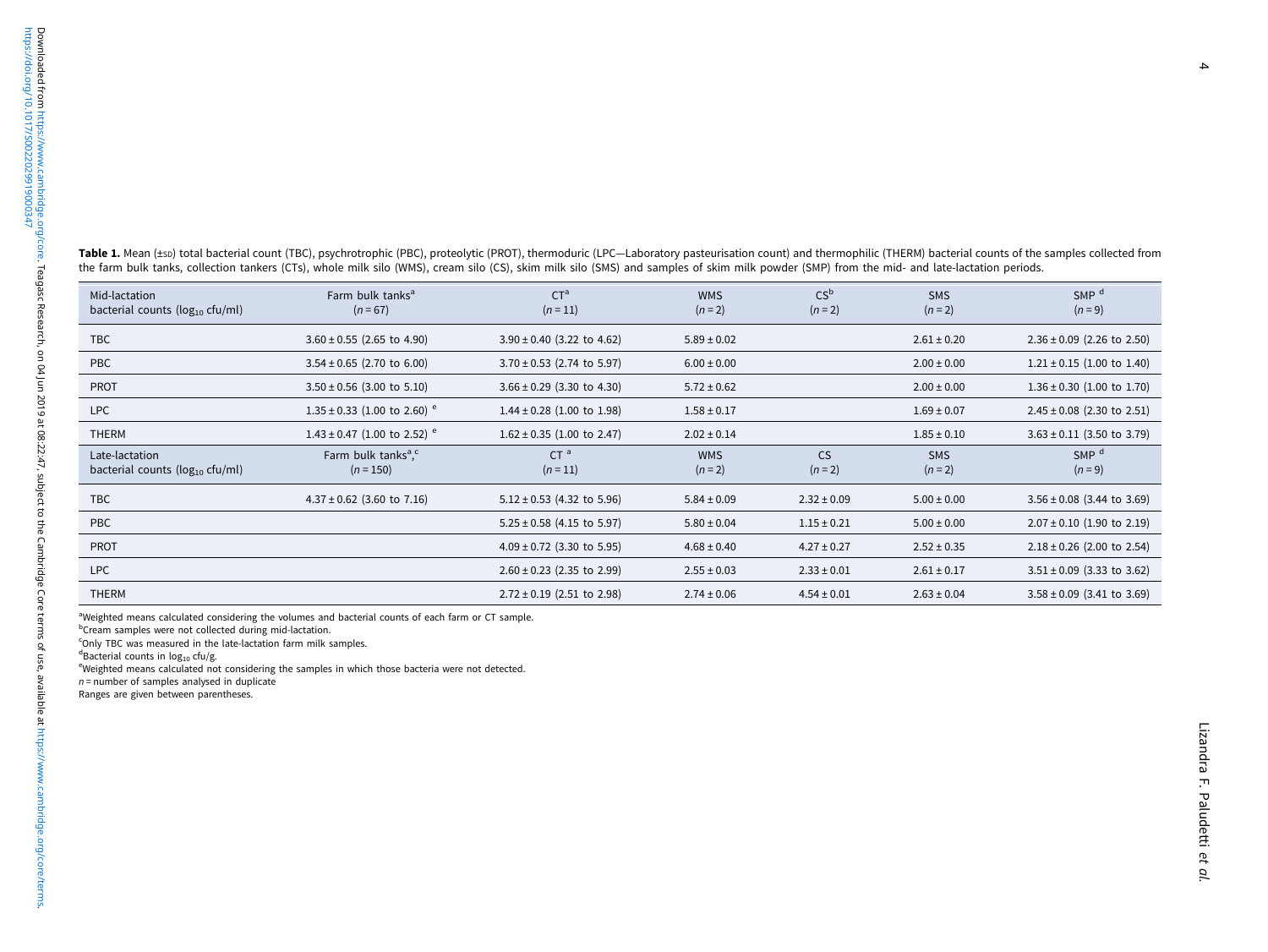<span id="page-4-0"></span>THERM of the CTs milk were higher in late-lactation compared to mid-lactation, possibly due to the production of milk of inferior quality on-farm during that period. Also, the longer milk collection periods in late-lactation (approximately 8 h) could have contributed to the increased bacterial numbers in the CTs. The CT milk samples that had the bacterial counts higher than the upper confidence limit (mid-lactation: TBC, PBC, PROT, LPC and THERM; late-lactation: TBC; supplementary Tables S1 and S3) indicated that those bacterial numbers could have been influenced by the transport duration, CT cleaning protocol, temperature during transport or by the impact of individual farm suppliers (Kable et al., [2016](#page-5-0)).

In both lactation periods, some of the bacterial counts measured in the WMS samples were higher than the respective upper confidence limits (mid-lactation: TBC, PBC, PROT and THERM; late-lactation: TBC, PBC and PROT; supplementary Table S2). The increase in those bacterial counts could be due to the conditions of the equipment in the milk transfer line (from the CT to the silo) (e.g., pump system and filters), non-effective silo clean-in-place routine, storage time or favourable storage temperature for the growth of some bacterial strains, or could be a result of blending raw milk from different origins and levels of contamination (Pinto et al., [2006\)](#page-5-0).

In mid- and late-lactation, the mean TBC of the WMS samples was higher than the limit determined for raw milk prior to processing  $(5.48 \log_{10} \text{ctu/ml};$  EC no. 853/2004). However, the temperature-time binomial applied during pasteurisation (75 °C, 25 s) reduced the TBC, PBC and PROT, as observed in the SMS samples ([Table 1\)](#page-3-0). In both lactation periods, pasteurisation was not efficient in reducing the LPC and THERM, when comparing the figures obtained for the WMS and SMS samples ([Table 1](#page-3-0)), as those bacterial types are capable of surviving the temperatures applied in thermal treatments (Delgado et al.,  $2013$ ; Quigley *et al.*,  $2013b$ ). Thermoduric bacteria are able to survive pasteurisation temperatures (above 63 °C), while thermophilic bacteria are able to survive and grow at 55 °C or above (Frank and Yousef, [2004\)](#page-5-0). The decreases in TBC and PBC after pasteurisation were of lower magnitude in late-lactation than in mid-lactation ([Table 1\)](#page-3-0), indicating that milk may contain higher numbers of heat-resistant bacteria strains during winter. Furthermore, in late-lactation, the THERM levels were higher in the CS samples compared to the WMS and SMS samples ([Table 1](#page-3-0)). Given that cream separation occurred after pasteurisation, the relative abundance of thermophiles in pasteurised whole milk was possibly higher than prior to pasteurisation. Thermophilic bacteria could have migrated with the fat globules due to density (Graham, [2004\)](#page-5-0) or the high levels could be related to the cleaning of the silos, as the persistence of thermophilic bacteria is related to the formation of biofilms (Burgess et al., 2010).

Mid-lactation raw milk had better microbiological quality than late-lactation milk, consequently, the SMP produced using midlactation milk had lower bacterial counts than that made from late-lactation milk [\(Table 1\)](#page-3-0). Laboratory-based studies indicated that when TBC in milk is higher than  $5.00 \log_{10} c \text{fu/ml}$ , the solubility index of SMP can increase, as well as the free fat acid content, while the heat stability decreases (Muir et al., [1986;](#page-5-0) Celestino et al., 1997). In relation to thermoduric and thermophilic bacteria, there are no European limits determined for milk powder. However, the SMP produced using mid- and late-lactation milk had THERM levels in accordance to the North American dairy industry requirements (less than 4.00  $log_{10}$  cfu/g) (Wehr and Frank, [2004\)](#page-5-0). Furthermore, it is likely that evaporation and spray-

drying processes may have contributed to further reductions in TBC, PBC and PROT in the SMP in both periods.

This study highlights the importance of controlling bacterial levels in milk on-farm and during manufacturing, as processing parameters might not be able to reverse the negative effects of high bacterial levels, consequently compromising the quality of dairy products. For example, when in sufficient numbers, certain bacteria strains can produce lipases and proteases, which could not be eliminated in pasteurisation and could affect essential technological properties of milk for dairy products manufacture (Muir, [1996](#page-5-0); Barbano et al., 2006). Hygiene practices, cow management and processing parameters can affect the abundance of different bacterial types in milk; and therefore, those should be adequate to guarantee milk powder high quality and safety (Craven et al., 2010; Watterson et al., [2014\)](#page-5-0).

In conclusion, this was the first study that monitored the quality of milk from farm bulk tank, through processing stages, to skim milk powder. We found evidence that stage of lactation and/or environmental factors related to time of year did influence microbiological quality, but the experimental design did not allow us to statistically validate the hypothesis. The effects of milk quality parameters on the quality of low-heat skim milk powder were observed, as well as how those parameters were affected throughout the manufacturing process. The good microbiological quality of the mid-lactation farm milk resulted in the production of milk powder with lower bacterial counts in contrast to the powder produced during late-lactation with milk of inferior quality. The season and/or stage of milk production had an influence on the abundance of different bacterial types in milk, which could impact the effectiveness of thermal treatments and consequently affect final product quality. Also, the differences in bacterial counts between production stages are indications of the growth potential of the bacteria in the milk, or even an indication of possible contamination sources in the specific production stage in which changes were observed. The results observed can aid industry in targeting sources of contamination throughout processing stages and practices to control bacterial numbers, in order to ensure the consistent production of safe high-quality dairy products throughout the year.

Acknowledgements. The authors would like to acknowledge the milk suppliers and processing plant staff involved in this study, Jim Grant for the statistical analysis and Jim Flynn for guidance on the microbiological analysis.

Supplementary material. The supplementary material for this article can be found at <https://doi.org/10.1017/S0022029919000347>

#### References

- Barbano DM, Ma Y and Santos MV (2006) Influence of raw milk quality on fluid milk shelf-life. Journal of Dairy Science 89, E15-E19.
- Burgess SA, Lindsay D and Flint SH (2010) Thermophilic bacilli and their importance in dairy processing. International Journal of Food Microbiology 144, 215–225.
- Celestino EL, Iyer M and Roginski H (1997) The effects of refrigerated storage of raw milk on the quality of whole milk powder stored for different periods. International Dairy Journal 7, 119–127.
- Cherif-Antar A, Moussa-Boudjemaa B, Didouh N, Medjahdi K, Mayo B and Florez AB (2016) Diversity and biofilm-forming capability of bacteria recovered from stainless steel pipes of a milk-processing dairy plant. Dairy Science and Technology 96, 27–38.
- Craven HM, McAuley CM, Duffy LL and Fegan N (2010) Distribution, prevalence and persistence of Cronobacter (enterobacter sakazakii) in the nonprocessing and processing environments of five milk powder factories. Journal of Applied Microbiology 109, 1044–1052.